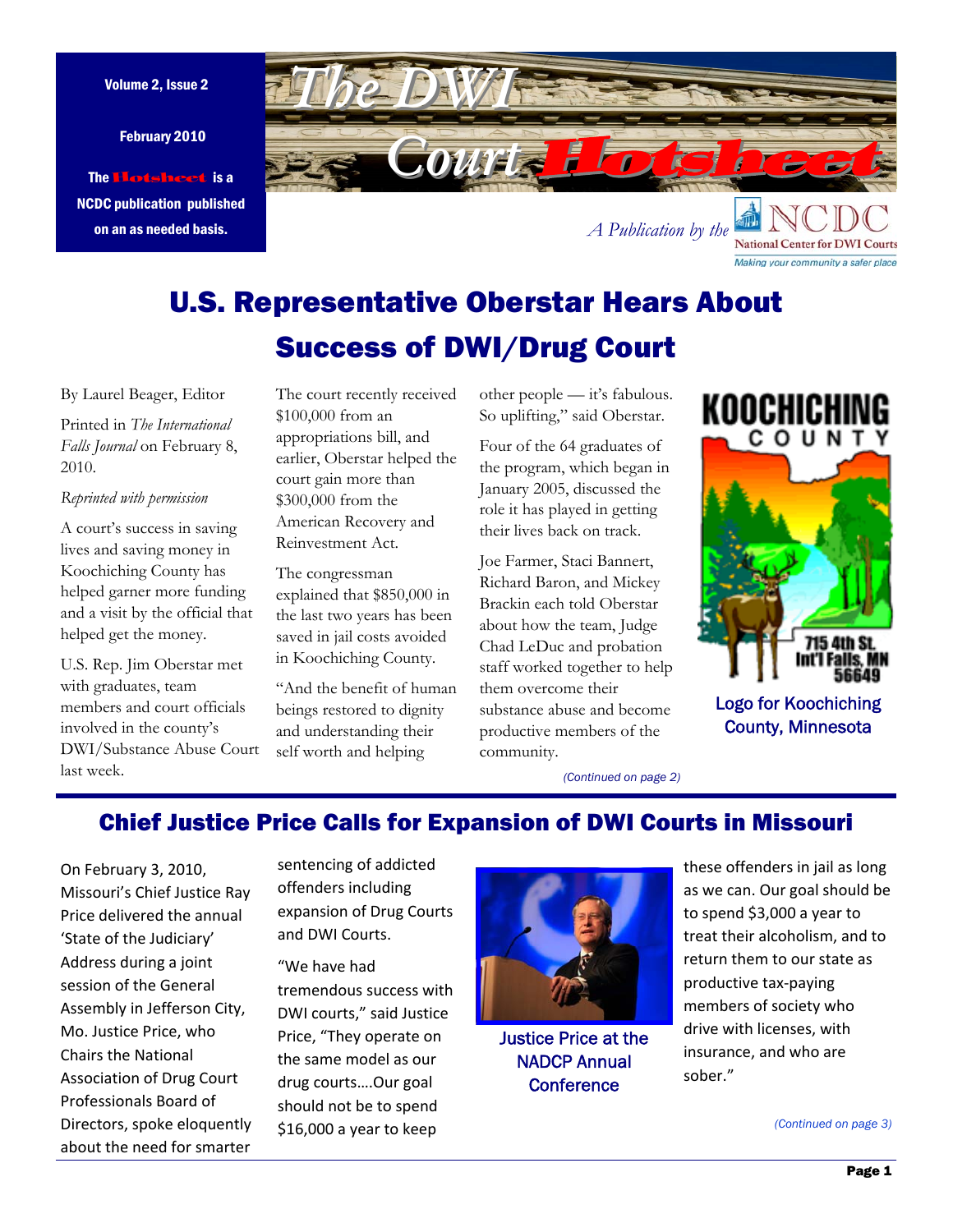# Oberstar Hears About Success of DWI/Drug Court

The program takes a holistic approach to helping clients by addressing issues relating to their social needs and skills, health, employment, housing, and spirituality. The team is made up of representatives of the police, treatment counselors, jailers, defense counsel, social services, victims services, physicians and others.

DWI courts and their success have faced skepticism, said Della Warren, coordinator of DWI court here and in Lake of the Woods County. But Koochiching's DWI court has just a 5 percent recidivism rate among its graduates and has a graduation rate of 97 percent. Traditional probation sees 60 percent to 70 percent recidivism, she said.

Farmer fought back tears as he told Oberstar of his involvement in the program. "My life is 100 times different

<span id="page-1-0"></span>— better," he said. "I am *[\(Continued from page 1\)](#page-0-0)* Just like in good home with my kids being a father and a provider. I am there, out of jail."

> Members of the team made the program personal, he said. "These people tell me they believe in me. That they're proud of me," he said.

LeDuc said the graduates serve as an inspiration.

"We've given them a little push, but they've turned their lives around," he said of the graduates.

Some of that push comes in the form of the Viva E Urinalyses machine that helps determine whether clients in the program are using drugs.

Warren explained that it provides instant, reliable results. "It allows for immediate sanctions if there is drug use," she said.

"And the benefit of human beings restored to dignity and understanding their self worth and helping other people — it's fabulous. So uplifting," said Oberstar.

parenting, Warren said penalties are most effective when doled out immediately after the infraction. In addition, she said the urinalysis takes the pressure off clients in the program because they know they can't use without getting caught.

"We've had a few surprises, in a good way, and some of us call them miracles," said Warren. "We never thought some families or individuals would ever, ever turn to sobriety."

Warren marveled that Farmer is actually recruiting for the program, bringing people he knows with abuse issues into the program.

*[\(Continued on page 3\)](#page-2-0)* 

## DWI Courts in the News

**As DWI Courts continue to gain momentum throughout the country, the NCDC is making media outreach a priority. There are a growing number of local stories praising the work being done by their local DWI Court. Here are a couple of examples.**

## **DUIs in Drug Court**

CANYON COUNTY, IDAHO — Only a year ago, if a defendant pleaded guilty to a felony DUI in Canyon County, he essentially had two options: prison or probation. Prison provides punishment, but does it offer sufficient treatment for rehabilitation? Probation provides a certain level of treatment, but with overwhelming caseloads, could offenders get lost in the shuffle, or get away with continued substance abuse?

On Jan. 12, 2009, Canyon County Prosecutor John Bujak decided that felony DUI offenders should be given another option: DUI Court. Though once a skeptic of the alternative, communi[ty treatment-based p](http://www.idahopress.com/news/article_182d3811-bd49-53f2-bcd8-fc6b62a87570.html)rogram, Bujak said data shows the program brings good and lasting change for offenders and society*.* **READ MORE.** 

### **DWI/Drug Court Gives Offenders a New Opportunity**

CARLSBAD, NEW MEXICO — The 322nd graduate got a second chance at the Carlsbad Magistrate Court DWI program graduation Wednesday evening.

"You made a mistake in life, you're here to learn from that," Magistrate Judge Henry Castaneda said at the ceremony. "Make your changes now."

The DWI Drug Court program is a rigorous compilation of classes, programs, counseling, screenings, support groups, monitoring and reporting.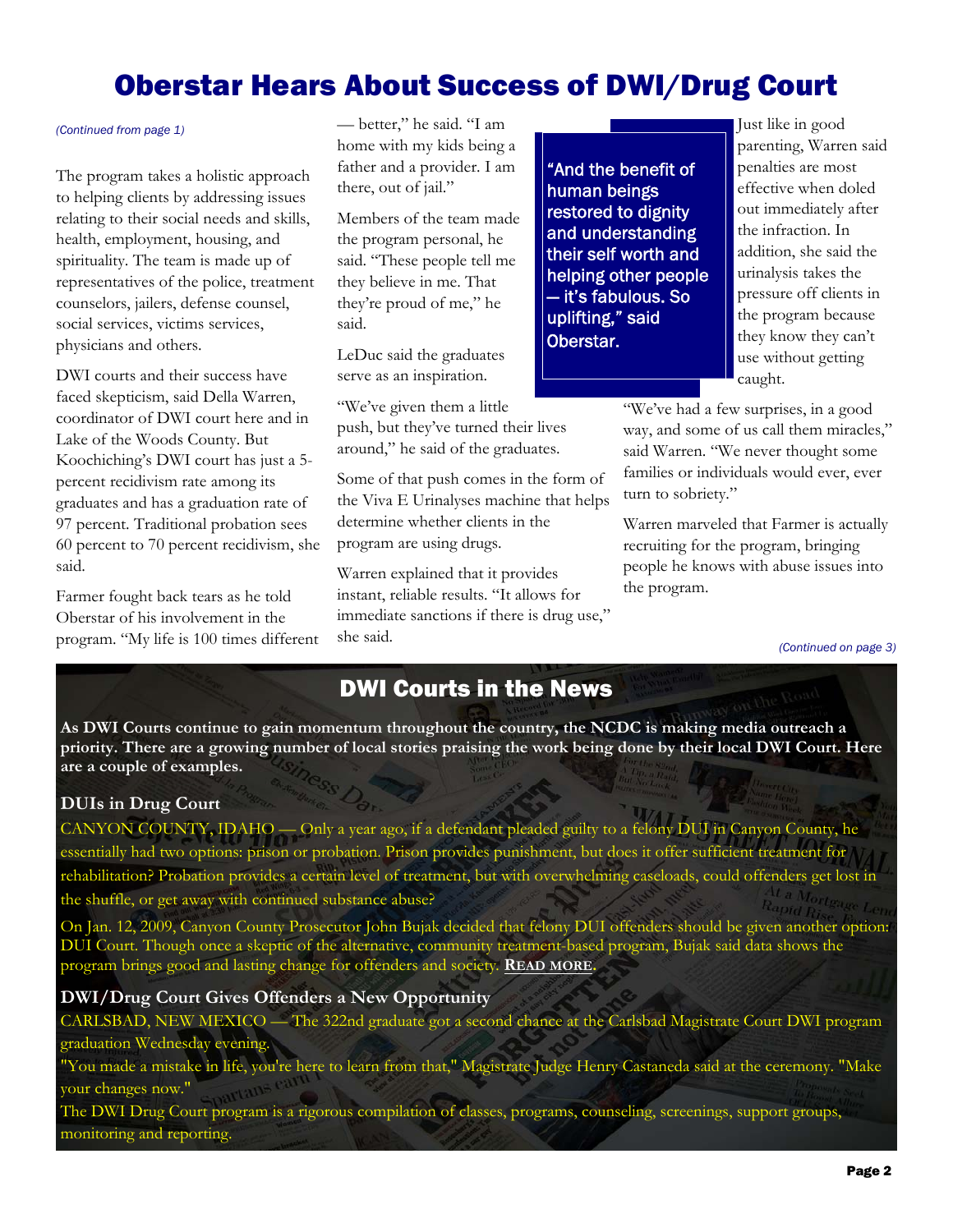# Oberstar Hears About Success of DWI/Drug Court

Brackin told Oberstar she's been sober for 4 1/2 years and graduated from the program three years ago

"I did time in jail, treatment and a halfway house," she said. "Then I had to come back home, which scared me."

And while she explained that she learned the tools of sobriety through treatment, she didn't know how to employ them "in this big bad world. I didn't know what

> "I don't know the cost to run DWI court, but what it's done for me is priceless," Baron told Oberstar, encouraging his support for future funding. "It's an investment in society and the returns are

huge."

normal was."

Brackin said having the team's support and their pride "is huge." Now, Brackin is a chemical dependency technician at a treatment center and is working toward getting her practical nurse licensure back.

"I just keep setting goals," she said.

<span id="page-2-0"></span>(Continued from page 2) **In most cases, clients are sent to DWI** explained that she began using Drug court in an effort to avoid long jail terms and high fines. That wasn't the case with Brackin.

> "She didn't have to come to the program," LeDuc noted. "She wanted to."

Probation Officer Troy Rautio told Oberstar that he taught Brackin how to tie fishing lures onto line to give her a hobby that doesn't involve illegal substances.

> "She's done a wonderful job," he said of her life after the program.

For Staci Bannert, "not getting high was the easy part; they're drug testing all the time. The hard part for me was everything else. I was desperate to be happy."

Bannert's voice broke with emotion as she

methamphetamine on a daily basis at age 12 or 13.

Because of that abuse, she said she didn't learn social skills that allowed her to easily talk to people and handle her emotions.

"I didn't know anything about real life," she said. "People in Drug Court gave me the tools to do those things. Now, life is perfect."

She told Oberstar she's grateful for much, including a son, who has "never had to see me messed up." She's attending college, working as a public health nurse and purchased a house.

"I'm grateful for the opportunity to give back," she said. "I know I would never be here without Drug Court — ever."

Baron left International Falls to live in Washington state, where he said he "bottomed out" in substance abuse. Despite his objections, family members brought him back to Borderland where *[\(Continued on page 4\)](#page-3-0)* 

## Chief Justice Price Calls for Expansion of DWI Courts in Missouri

### *[\(Continued from page 1\)](#page-0-0)*

Missouri is home to 44 DWI and hybrid Drug/DWI Courts and plays a national role in training DWI Courts as part of the National Center for DWI Courts Mentor Court program.

"I applaud Chief Justice Price on his call to action on behalf of Missouri's excellent DWI Courts," said NCDC Director David Wallace. "One of the reasons for the widespread success of DWI Courts in Missouri has been the tremendous support from the

"Expansion of DWI Courts statewide, and the return of licenses to sober DWI Court graduates, will do more for the safety of our roads and highways than any other single change in the law you can make."

- Missouri Chief Justice Ray Price

Missouri Judiciary and Chief Justice Ray Price."

Chief Justice Price's speech struck a chord with local media and was widely covered throughout Missouri. *The Kansas City Star* lauded the speech in an editorial, writing "Missourians deserve judges who act with integrity. With Price's address, they also got bold and thoughtful advice."